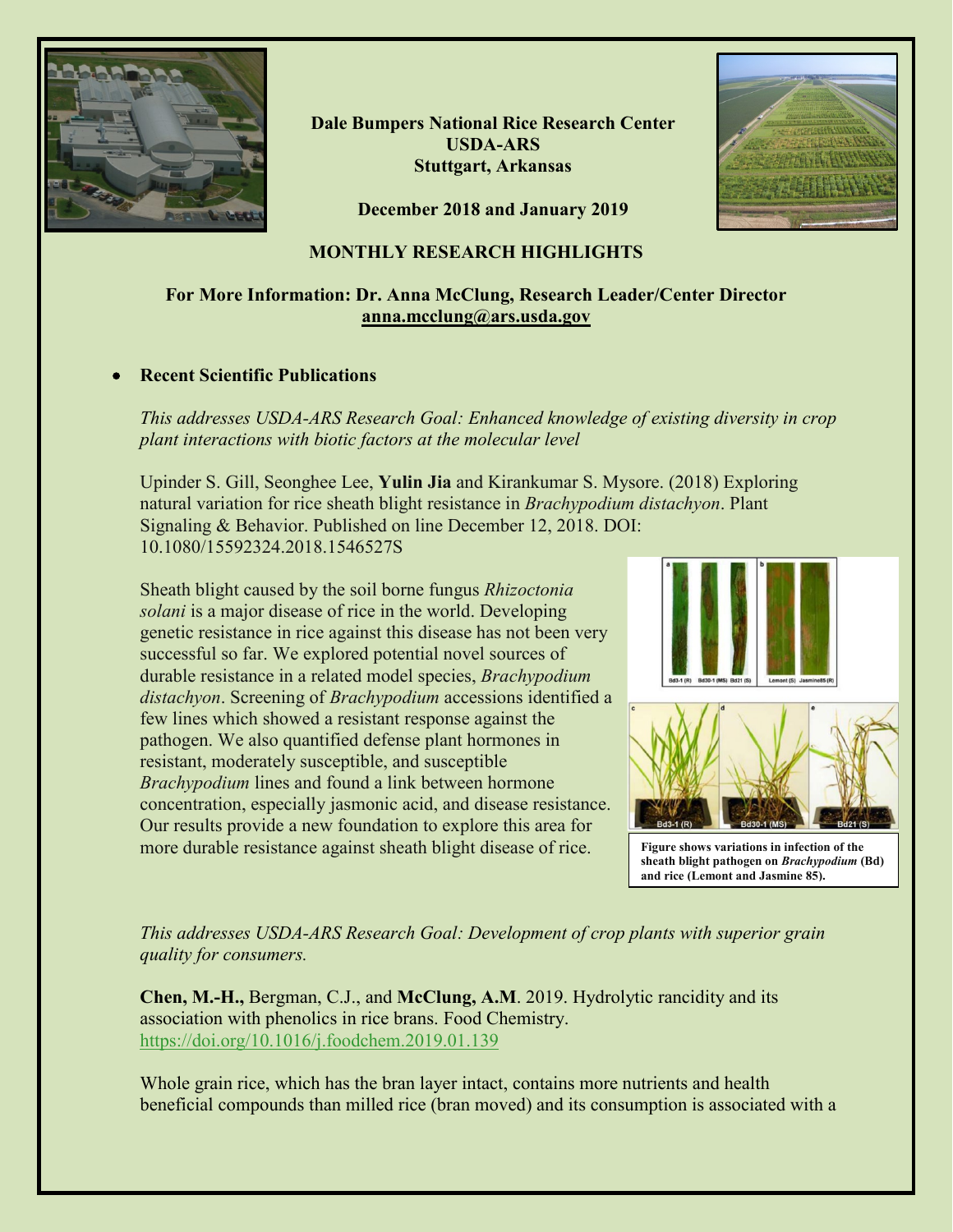reduction of several chronic diseases. However, the bran layer is also where most lipids are

deposited along with lipid degrading enzymes, lipase and lipoxygenase, which shorten the shelf life of whole grain rice. A set of diverse rice varieties differing in bran color from the USDA-ARS world collection were evaluated for the lipase induced hydrolytic rancidity levels (HR) in the bran and more than 15-fold variation in HR was found. Among the varieties, those with red or brown bran had lower HR than the purple, light brown and white brans. Within the light brown bran color class, the bran color typical of U.S. cultivars, varieties having lower lipase activity than U.S. cultivars were found and could be used as breeding materials to improve storage stability of U.S. brown rice.



*This addresses USDA-ARS Research Goal: Crop plants with resistance or tolerance to diseases.*

Wenqi Li, **Yulin Jia**, Fengquan Liu, Fangquan Wang, Fangjun Fan, Jun Wang, Jinyan Zhu, Yang Xu, Weigong Zhong and Jie Yang. 2019. Integration analysis of small RNA and

degradome sequencing reveals microRNAs responsive to *Dickeya zeae* in resistant rice. Published on January 8. International Journal of Molecular Sciences 20, 222, doi:10.3390/ijms20010222.

Rice foot rot disease caused by the pathogen *Dickeya zeae* is a newly emerging bacterial disease of rice. Plant microRNA, osamiR396f, was reported to fight against the rice blast pathogen, *Magnaporthe oryzae* by degrading the target rice gene transcript. However, it is unknown if osa-miR396f or any other miRNAs are involved in resisting infection by *D. zeae*. In this study, using RNA sequencing, we identified 652 miRNAs including osamiR396f from rice. We determined that there were 79 miRNAs including osa-miR396f whose expressions were different upon pathogen infection. Using degradome sequencing, we identified 799 target rice genes that can be degraded by 168 identified miRNAs. Among them, 29 differentially expressed miRNA and target gene pairs including miRNA396f-*OsGRFs* were determined by co-expression analysis. We then produced abundant transcripts of osa-miR396f in a susceptible rice variety



**Expression of rice miRNA at different time points after pathogen inoculation**

and demonstrated that the susceptible rice with overexpressed miRNA396 has an enhanced resistance to *D. zeae*. Taken together, we showed miR396f plays an important role in rice disease resistance and this knowledge will aid the development of novel strategies to control rice diseases.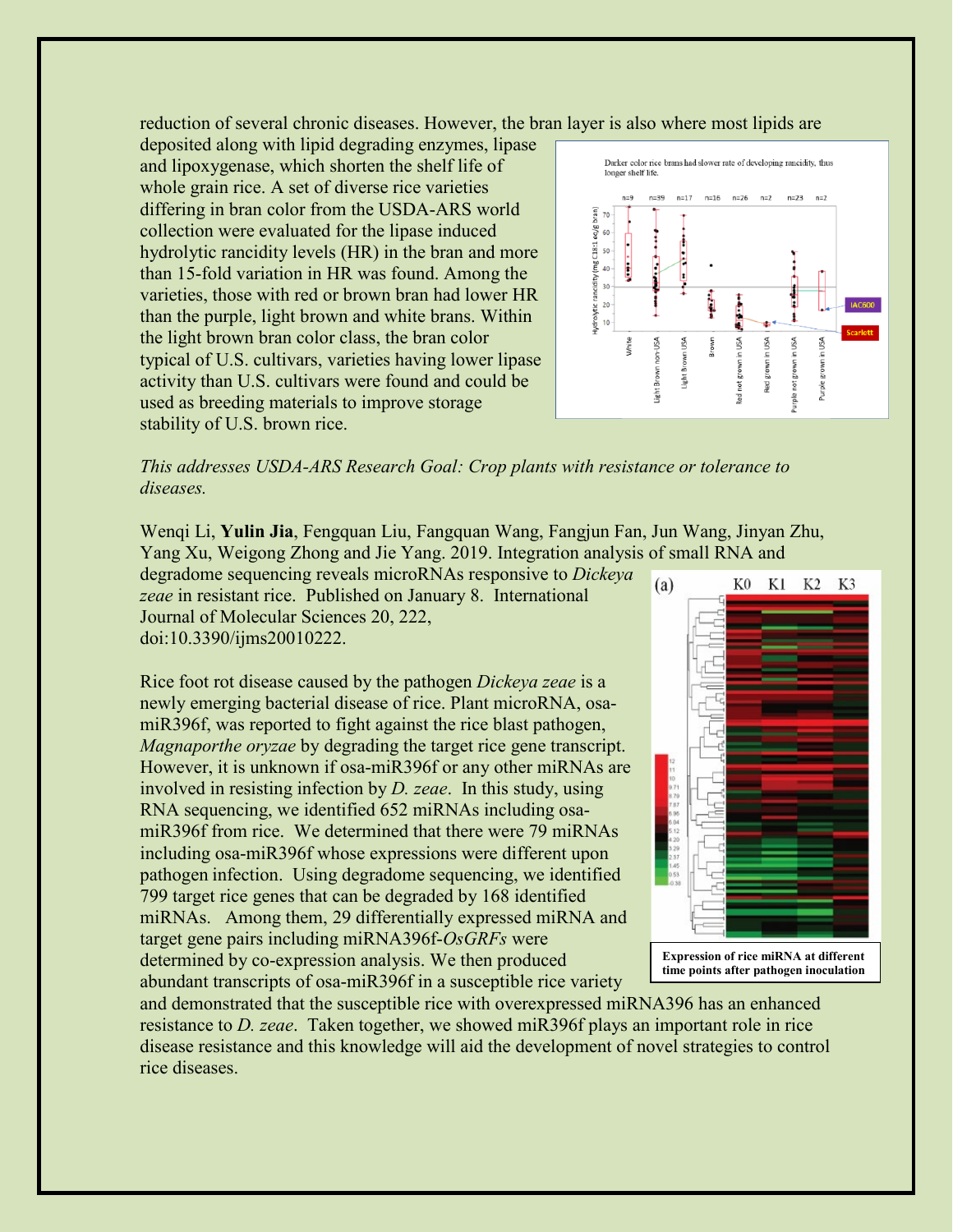### *This addresses USDA-ARS Research Goal: Crop plants with enhanced nutritional quality*

**Chen, M.-H**. and **McClung, A.M.** 2018. Genotypic diversity of bran weight of whole grain rice and its relationship with grain physical traits. Cereal Chemistry DOI:10.1002/cche.10117.

Rice bran, the outer most layer of the whole grain, is the primary site of deposition of most nutrients, minerals and bioactive compounds, however, rice bran accounts for a very small portion of the whole grain by weight. Increasing the proportion of the bran to whole grain weight will enhance whole grain (brown) rice nutritional value. Using 134 diverse rice cultivars from the USDA-ARS world collection, more than 2.3- and 2.5-fold variation in total bran weight and bran weight per surface area (BWS), respectively, of the whole grain was found. Purple bran genotypes had the highest BWS, followed by red, white, light brown and brown. This report showed high bran weight genotypes can be selected for in a breeding program to improve whole grain nutritional quality.

#### • **Technology Transfer**

## **Interactions with the Research Community**

On Dec. 4<sup>th</sup>, Dr. McClung provided 2kg of rice straw for a research group evaluating its potential for use in purification of waste water.

On Dec.  $10<sup>th</sup>$ , Dr. McClung provided several pounds of rice grain for each of 22 diverse rice varieties for a researcher in Arkansas studying grain quality traits.

## **Rice Germplasm Distributed**

During December and January, 348 rice accessions from the Genetics Stocks *Oryza*  (GSOR) collection were distributed to researchers in the United States. 2018 marked the  $14<sup>th</sup>$  year since the GSOR collection was established. During this time 105,678 genetic stocks have been distributed globally with 20,125 being sent out in 2018 alone. This demonstrates the increasing value of the materials in the collection to the rice research community.

Forty-one new weedy red rice accessions were submitted to the USDA-ARS National Small Grains Collection for public distribution. The project was led by Dr. Dave Gealy and staff and included providing plant and grain trait data. This increases the number of diverse southern U.S. weedy red rice accessions available from the NSGC collection to a total of 69. The accessions were collected from Arkansas, Louisiana, Mississippi, and Missouri in 2000, prior to the extensive use of non-selective herbicides being used in rice production that is seen today. Thus, these accessions are a sampling of weedy red rice genetic diversity in the southern rice growing region. A number of these have been deposited at the Svalbard Global Seed Vault in Norway which houses a collection of over 1 million seed accessions representing some 6000 plant species. Svalbard Global Seed